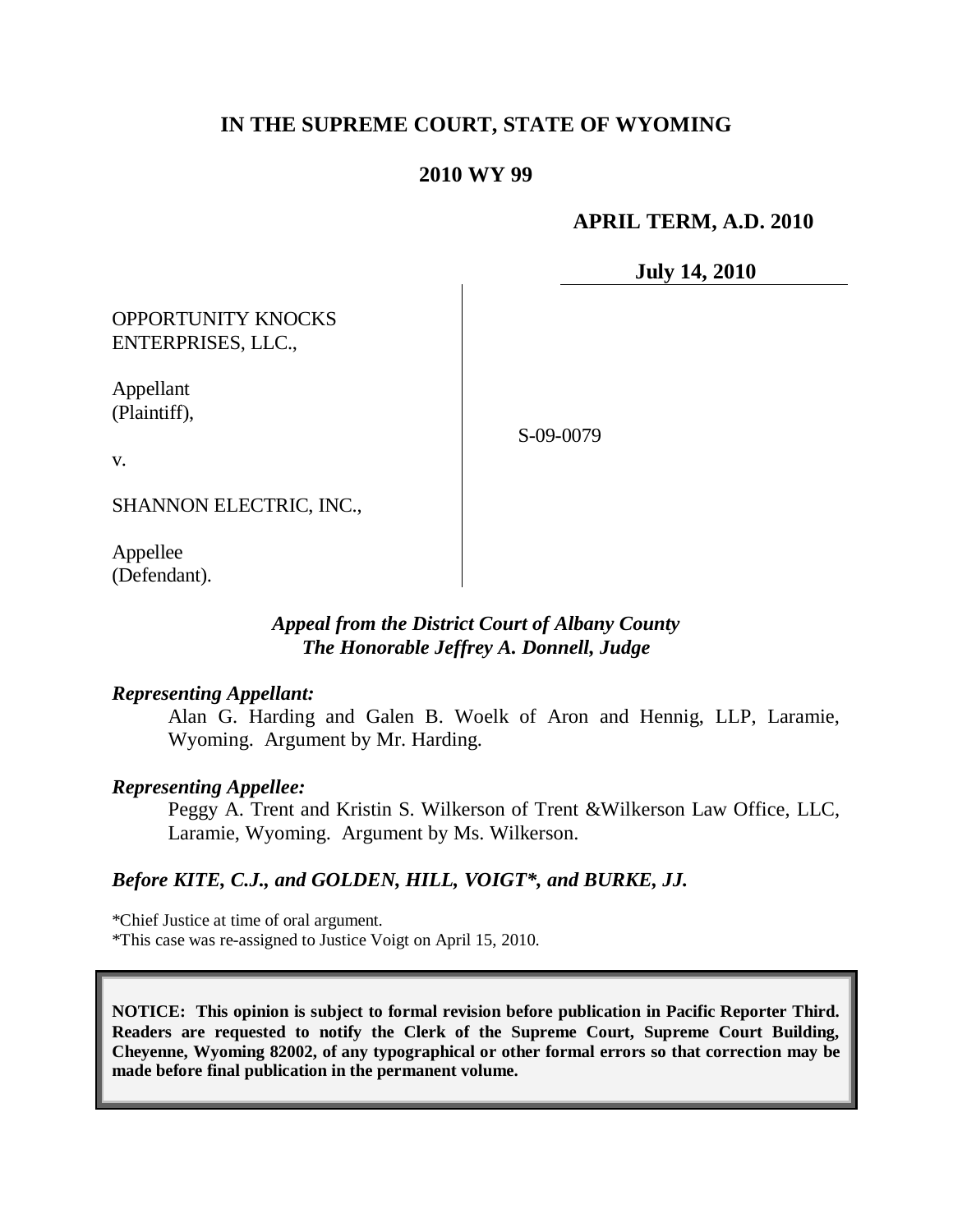### **VOIGT**, **Justice**.

[¶1] Opportunity Knocks Enterprises, LLC (Opportunity Knocks) appeals a district court's determination that Opportunity Knocks failed to prove that Shannon Electric, Inc. (Shannon Electric) knew, at the time it filed a claim of lien, that the lien was groundless, or that the lien contained a material misstatement or false claim. We affirm, although upon somewhat different grounds than those relied upon by the district court.

#### **ISSUES**

[¶2] 1. Did the district court err in determining, pursuant to Wyo. Stat. Ann. § 29-1- 311(b) (LexisNexis 2009), that Opportunity Knocks failed to prove that Shannon Electric knew, at the time it filed a claim of lien, that the lien was groundless, or that the lien contained a material misstatement or false claim?

2. Does Wyo. Stat. Ann. § 29-1-311(b) require a petitioner to prove intentional fraud when challenging a lien as groundless, containing a material misstatement or false claim?

3. Does a lien claim that does not comply with Wyo. Stat. Ann. § 29-1-301(b)(iv) (LexisNexis 2009) contain a material misstatement as a matter of law?

### **FACTS**

[¶3] Opportunity Knocks contracted with Shannon Electric on July 17, 2008, to perform electrical work on an apartment building in Laramie, Wyoming. Shannon Electric agreed to install all the electrical systems in an eighteen unit apartment complex for a contract price of \$92,736.00. As required by the contract, Opportunity Knocks made a twenty percent down payment prior to Shannon Electric beginning the project. After working on the property for over a month, Shannon Electric stopped work after witnessing another electrical contractor "correcting and rehanging the electrical service meter." The following day, Opportunity Knocks requested an itemized list of charges for materials and labor that Shannon Electric had expended on the property, and requested a refund of any remaining amount of the down payment. Shannon Electric provided the requested itemization which included charges for labor and materials and also included a twenty-five percent markup on the materials, a sixteen-percent profit margin, and a twelve-percent overhead charge for the services performed. According to the itemization provided by Shannon Electric, Opportunity Knocks owed \$20,401.12, in addition to the down payment.<sup>1</sup> A few weeks later, Shannon Electric notified Opportunity Knocks of its

<sup>&</sup>lt;sup>1</sup> In the weeks that followed, Shannon Electric sent several letters to Opportunity Knocks correcting prior itemizations and adjusting the total amount allegedly owed.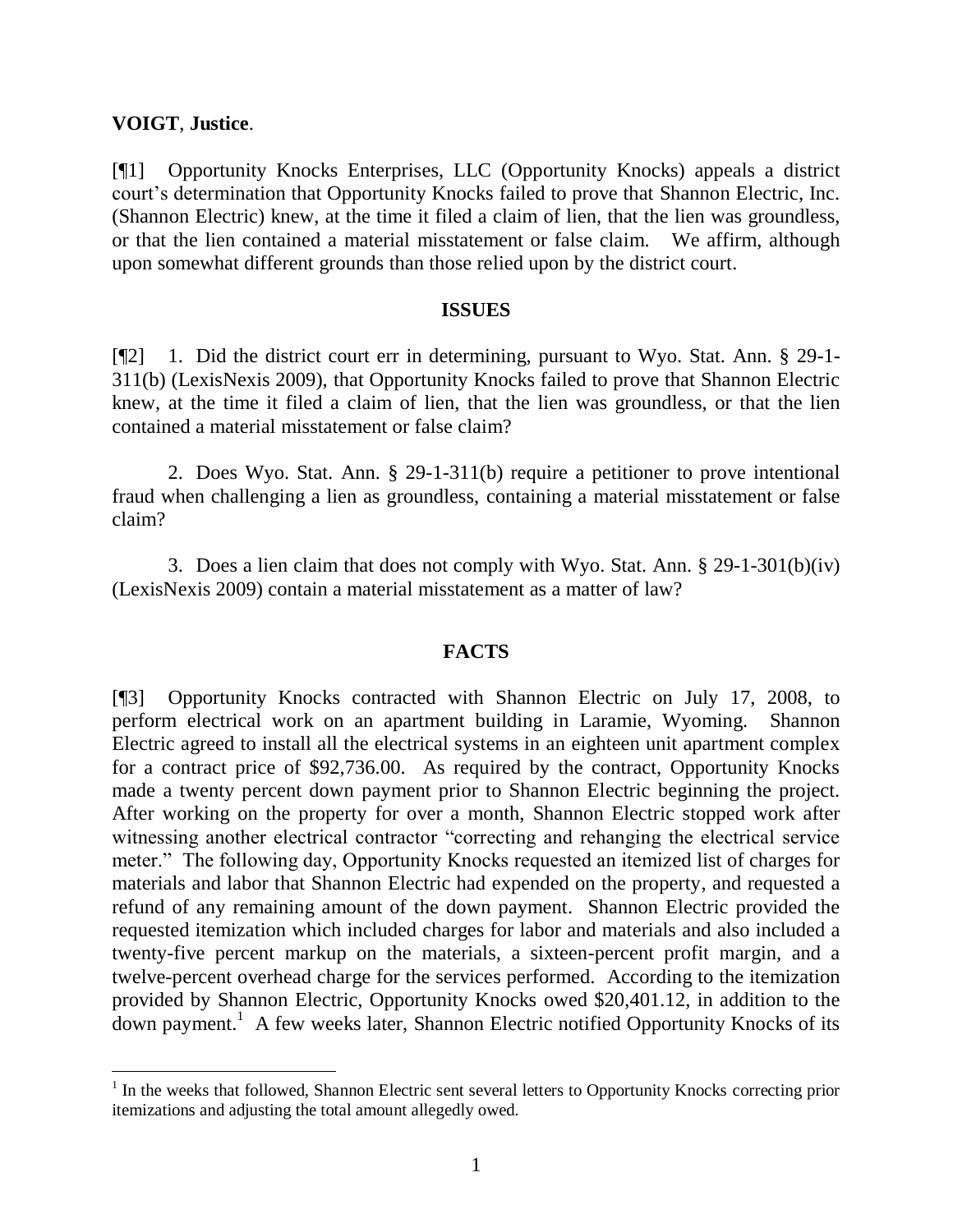intent to file a mechanic's lien, alleging that an amount of \$10,471.33 remained outstanding.<sup>2</sup> Shannon Electric eventually filed a Statement of Lien in the amount of  $$9,316.26.<sup>3</sup>$ 

[¶4] Opportunity Knocks filed in the district court a Verified Petition to Invalidate Lien and Application for Ex Parte Order to Show Cause, pursuant to Wyo. Stat. Ann. § 29-1- 311(b). In its petition, Opportunity Knocks contended that Shannon Electric improperly included profit, overhead, and markups in its lien statement and that the labor portion of the lien statement did not specifically state the dates, times, and hours worked. The district court denied the petition. Specifically, the district court concluded that Opportunity Knocks failed to carry its burden of proving that Shannon Electric knew at the time of filing its lien statement that it was groundless, or that it contained a material misstatement, or that it was a false claim. The district court also concluded that it was the "better policy" to allow a party to assert a lien for profits, overhead, and markups. Finally, the district court held that the lien amount and description of labor and materials supplied was not a material misstatement because the lien statutes did not require Shannon Electric to provide specific details relating to the dates, times, and individuals who performed the labor, and although there were minor misstatements in the lien statement, none of those misstatements were material, nor did any of them mislead or prejudice Opportunity Knocks. This appeal by Opportunity Knocks timely followed.

## **WYO. STAT. ANN. § 29-1-311(b)**

[¶5] Wyo. Stat. Ann. § 29-1-311(b) provides in pertinent part as follows:

 $\overline{a}$ 

(b) Any person whose real or personal property is subject to a recorded claim of lien who believes . . . that the person claiming the lien knew at the time of filing the lien was groundless, contained a material misstatement or false claim, may petition the district court of the county in which the claim of lien has been recorded for the relief provided in this subsection. . . .

 $2$  The difference between the earlier amount of \$20,401.12 demanded and the latter \$10,471.33 is the cost of materials purchased by Shannon Electric for completion of the job, but which were never delivered to the job site. The adjusted amount continued to include the original additional percentages for profit, overhead, and markups.

<sup>&</sup>lt;sup>3</sup> The difference between the amount stated in the Statement of Lien and notice of intent to file a lien resulted from an adjustment for materials actually delivered to Opportunity Knocks, as well as a minor adjustment to the labor charge. This amount also continued to include the original additional percentages for profit, overhead, and markups.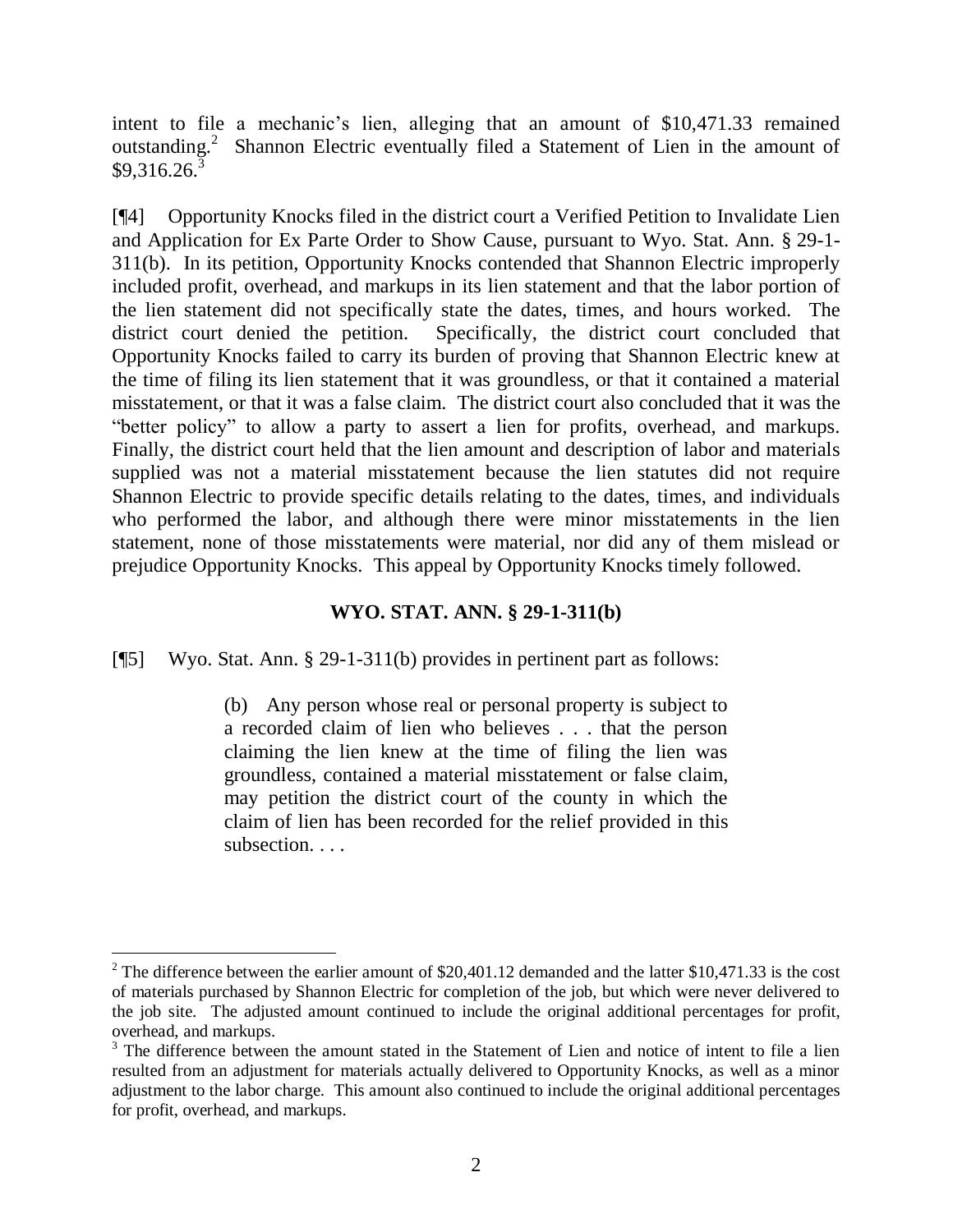#### **STANDARD OF REVIEW**

[¶6] We review the district court's decision following a bench trial by applying the following standards:

> The factual findings of a judge are not entitled to the limited review afforded a jury verdict. While the findings are presumptively correct, the appellate court may examine all of the properly admissible evidence in the record. Due regard is given to the opportunity of the trial judge to assess the credibility of the witnesses, and our review does not entail reweighing disputed evidence. Findings of fact will not be set aside unless they are clearly erroneous. A finding is clearly erroneous when, although there is evidence to support it, the reviewing court on the entire evidence is left with the definite and firm conviction that a mistake has been committed.

*Mullinnix LLC v. HKB Royalty Trust*, 2006 WY 14, ¶ 12, 126 P.3d 909, 916 (Wyo. 2006) (citations omitted). *See also*, *Addison v. Dallarosa-Handrich*, 2007 WY 110, ¶ 8, 161 P.3d 1089, 1091 (Wyo. 2007). With regard to the trial court's findings of fact,

> we assume that the evidence of the prevailing party below is true and give that party every reasonable inference that can fairly and reasonably be drawn from it. We do not substitute ourselves for the trial court as a finder of facts; instead, we defer to those findings unless they are unsupported by the record or erroneous as a matter of law.

*Mullinnix*, ¶ 12, 126 P.3d at 916 (citations omitted). The district court's conclusions of law, however, are subject to our *de novo* standard of review. *Id*.

*Cook v. Eddy*, 2008 WY 111, ¶ 6, 193 P.3d 705, 708 (Wyo. 2008). Statutory construction is a question of law, reviewed *de novo*. *Cheyenne Newspapers, Inc. v. Bldg. Code Bd. of Appeals of City of Cheyenne*, 2010 WY 2, ¶ 9, 222 P.3d 158, 162 (Wyo. 2010).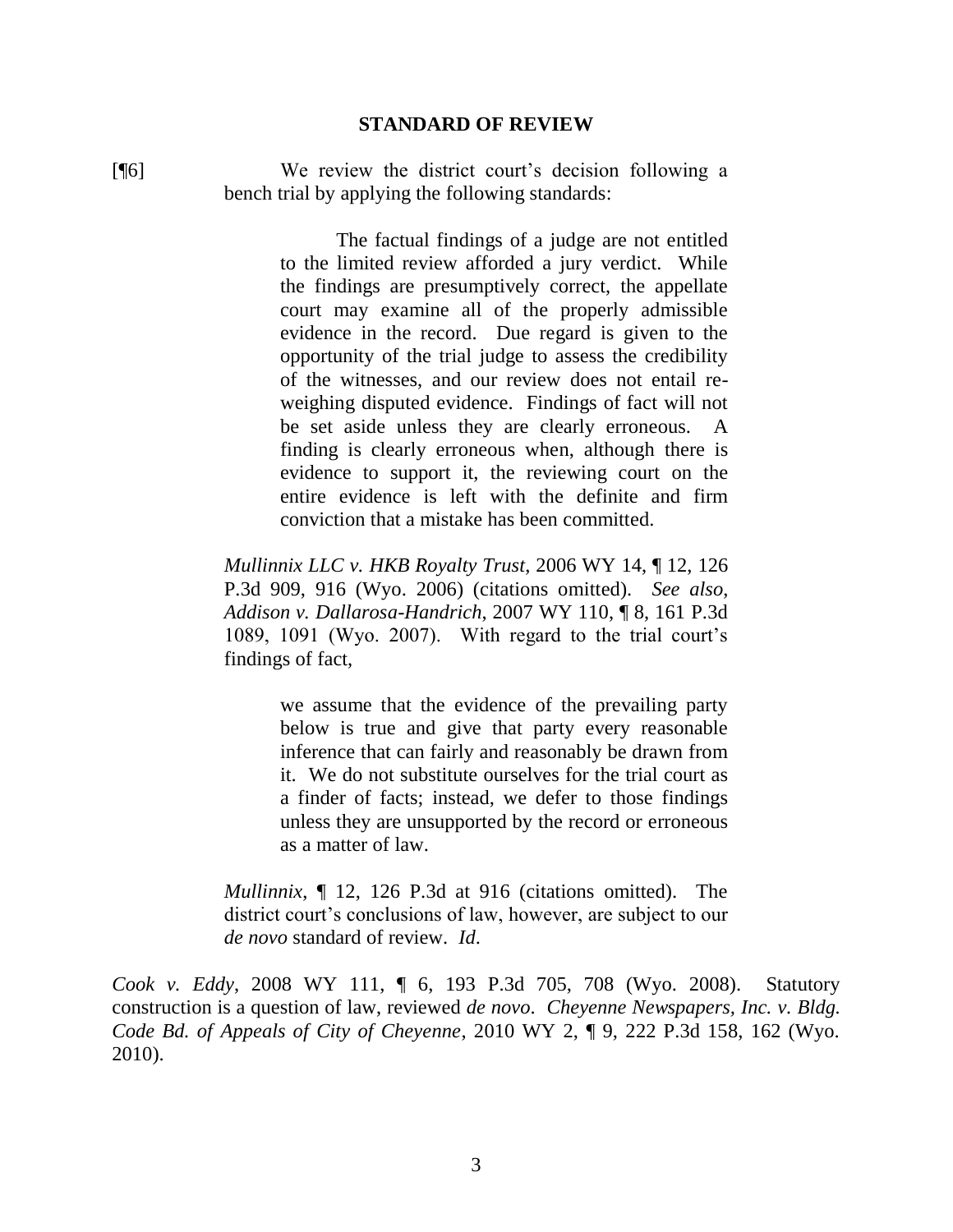### **DISCUSSION**

*Did the district court err in determining, pursuant to Wyo. Stat. Ann. § 29-1-311(b) (LexisNexis 2009), that Opportunity Knocks failed to prove that Shannon Electric knew, at the time it filed a claim of lien, that the lien was groundless, or that the lien contained a material misstatement or false claim?*

[¶7] Opportunity Knocks argues that the district court erred in upholding the validity of Shannon Electric's lien because the lien included amounts not authorized by Wyo. Stat. Ann. § 29-2-101 (LexisNexis 2009). Specifically, Opportunity Knocks argues that Wyo. Stat. Ann. § 29-2-101 permits a lien only to the extent of the actual cost of labor and materials supplied and not additional amounts for profit, overhead, and markups, as were included in Shannon Electric's lien claim. Wyo. Stat. Ann. § 29-2-101 provides in pertinent part:

> (a) Except as provided in W.S. 29-2-111, every person performing any work on or furnishing any materials or plans for any building or any improvement upon land shall have for his work done or plans or materials furnished a lien upon the building or improvements . . . .

> (b) To have a lien the work or materials shall be furnished under a contract.

[¶8] We will affirm the district court's determination that Opportunity Knocks' proof that Shannon Electric included amounts for profit, overhead, and markups in its lien claim does not amount to proof that the lien claim was groundless, or that it contained a material misstatement or a false claim. We note, however, that Wyo. Stat. Ann. § 29-1- 311(b)(i) places the burden of proof upon the lien claimant, in this case Shannon Electric, not upon the property owner, in this case Opportunity Knocks, to show cause why the petition should not be granted. We conclude that, even if Shannon Electric eventually does not prevail on the question of whether profit, overhead, and markups may be included in the statutory lien, Shannon Electric showed that the lien claim was not groundless or false under the meaning of this statute. The statute does not, on its face, forbid the inclusion of such amounts, and this Court has never ruled to that effect. Further, as pointed out by the district court, there may be legitimate policy reasons to allow such inclusion. *See* Richard K. Allen & Stanley A. Martin, *Construction Law Handbook* 1219 (2d ed. 2009) (common business practice to include in contract price profit, overhead, and markups associated with the work performed). Such amounts as may actually be owed under the contract, and such amounts as may be covered by the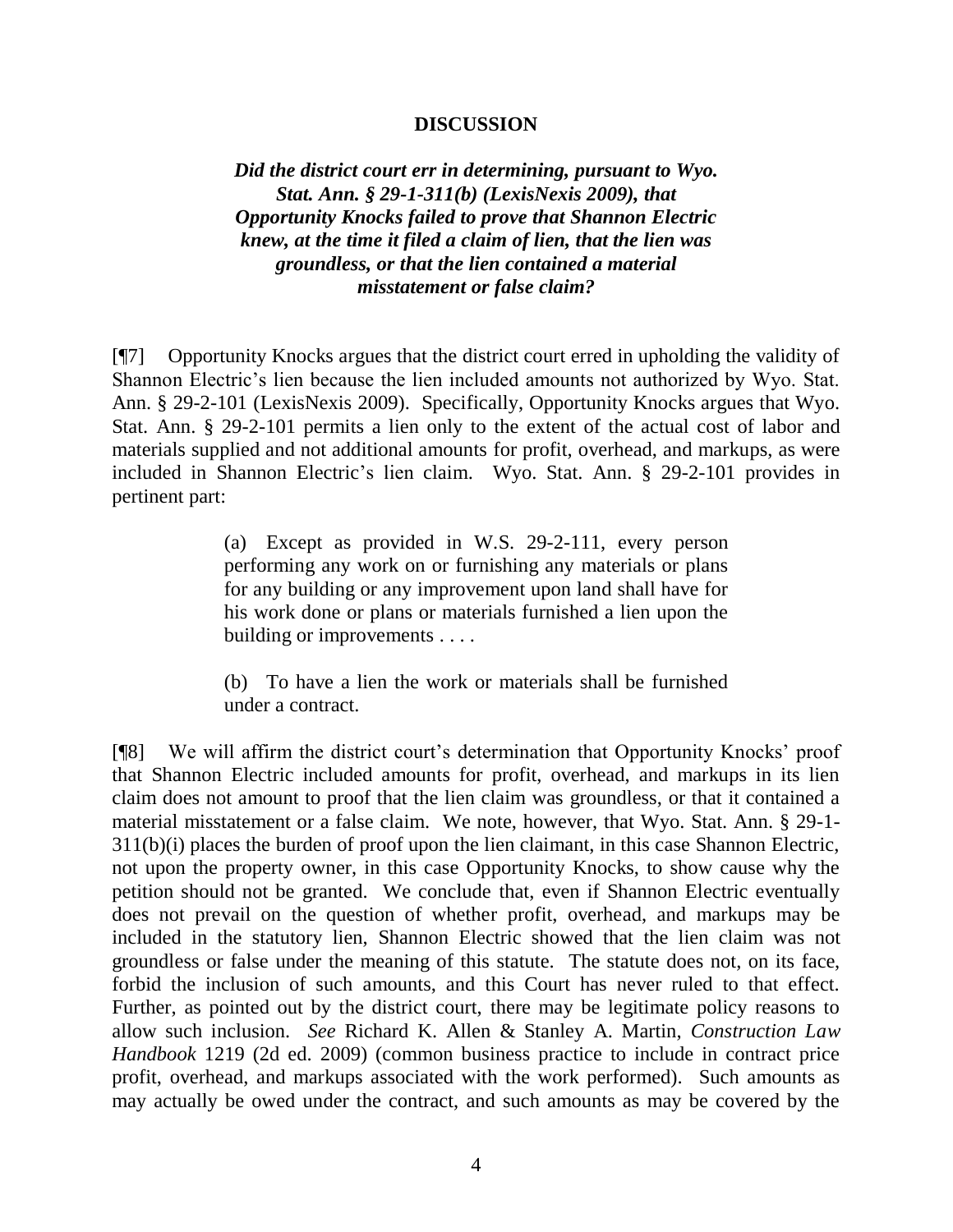lien, if any, are matters of proof to be determined in the separate lien foreclosure and contract breach action.<sup>4</sup> The present case involves only the petition filed under Wyo. Stat. Ann. § 29-1-311(b).

## *Does Wyo. Stat. Ann. § 29-1-311(b) require a petitioner to prove intentional fraud when challenging a lien as groundless, containing a material misstatement or false claim?*

[¶9] Opportunity Knocks argues that the district court erred by requiring it to prove that Shannon Electric committed an intentional fraud in order to invalidate the lien under Wyo. Stat. Ann. § 29-1-311(b). Opportunity Knocks claims that it proved the following and therefore the lien would have been invalidated had the district court not erroneously applied a fraud standard: 1) that Shannon Electric changed the claimed lienable amounts several times prior to filing the lien statement; 2) the district court questioned some of the itemizations; 3) the district court found the lien statement to be "slightly confusing" and that it contained "several minor misstatements"; and 4) the lien statement improperly included amounts for profit, overhead, and markups. We find it unnecessary to determine whether the district court applied an intentional fraud standard, or erred in doing so, because none of the matters raised by Opportunity Knocks would make the lien statement groundless, or would constitute material misstatements or false claims. That conclusion would not change had the district court correctly assigned the burden of proof to Shannon Electric.

# *Does a lien claim that does not comply with Wyo. Stat. Ann. § 29-1-301(b)(iv) (LexisNexis 2009) contain a material misstatement as a matter of law?*

[¶10] Opportunity Knocks argues that Shannon Electric's lien statement contained a material misstatement and was therefore invalid as a matter of law because it only provided a "skeletal list of the materials delivered" and described the labor costs as approximately 100 hours without providing specific details regarding the materials delivered or who performed the labor, at what rate, or on what date the labor was performed, thereby violating Wyo. Stat. Ann. § 29-1-301(b)(iv). We conclude that a petition filed pursuant to Wyo. Stat. Ann. § 29-1-311(b) is not the appropriate method for testing the adequacy of a lien statement under Wyo. Stat. Ann. § 29-1-301(b). That issue is more appropriately before the district court in the lien foreclosure action. As evidenced by its clear language, Wyo. Stat. Ann. § 29-1-311(b) provides a remedy for challenging certain liens against governmental officials, forged liens, and liens known at

 $\overline{a}$ 

<sup>&</sup>lt;sup>4</sup> Although the district court recognized that it may be "the better practice" to allow claimants to include profits, overhead, and markups in the lien, the question of whether Wyo. Stat. Ann. § 29-2-101 permits such inclusion was not before the district court, nor is that question before this Court.